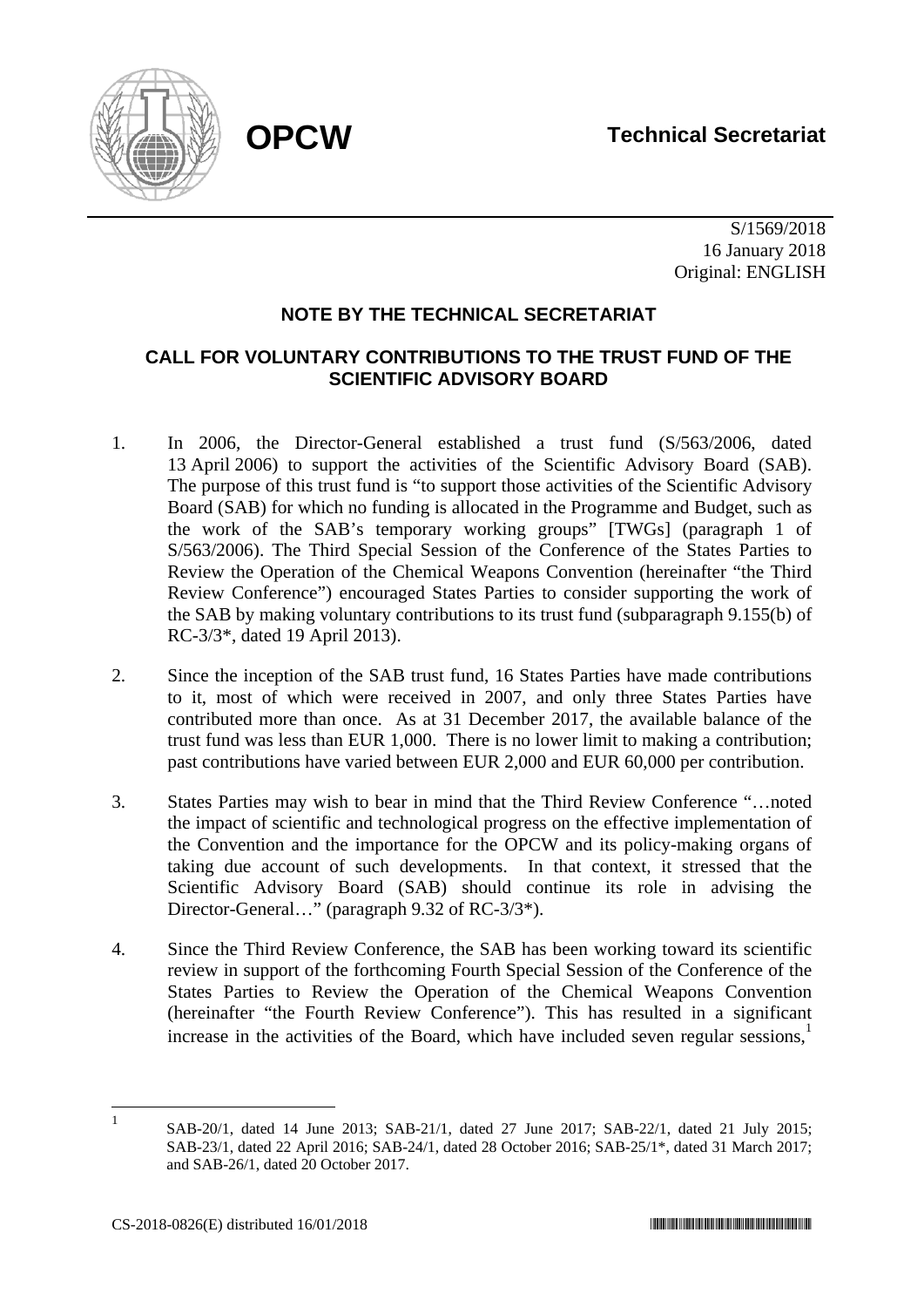substantive reports from three TWGs, $<sup>2</sup>$  five intersessional responses to requests for</sup> advice from the Director-General, $3$  and four international workshops that were held in 2016 and  $2017<sup>4</sup>$ . The efforts of the SAB for the review process brought together experts representing a broad range of scientific fields and technology sectors from 56 States Parties, with a combined attendance across the meetings, working groups, and workshops of over 670 participants.

- 5. In 2018, the SAB will publish its report to the Fourth Review Conference and make itself available to engage with States Parties on the content of the report. Additionally, the SAB will begin its programme of work for the recently established TWG on investigative science and technology,<sup>5</sup> which will hold its first meeting in February, and a second to be scheduled after the summer break. For planning purposes, the cost of a TWG meeting is estimated at EUR 35,000 (actual costs will depend on the number of participants, whether meetings are clustered, the cost of tickets, and so on).
- 6. In addition, voluntary contributions have supported the SAB's efforts to increase its engagement with States Parties through regular briefings,  $67$  as well as the Science for Diplomats initiative.<sup>8</sup> These efforts aimed at promoting active scientist-policymaker dialogue to strengthen the Chemical Weapons Convention (hereinafter "the Convention") have become regularly occurring events since the Third Review Conference, and are intended to continue into the foreseeable future.
- 7. In support of broader and more effective outreach to the global scientific community, the engagement of SAB members at science and technology events, such as regional and international scientific society meetings, helps to promote and raise awareness of

 $\frac{1}{2}$  (1) Convergence of Chemistry and Biology: Report of the Scientific Advisory Board's Temporary Working Group (SAB/REP/1/14, June 2014). Available at: www.opcw.org/fileadmin/OPCW/SAB/en/TWG\_Scientific\_Advsiory\_Group\_Final\_Report.pdf. (2) Education and Engagement: Promoting a Culture of Responsible Chemistry: Report of the Scientific Advisory Board's Temporary Working Group (SAB/REP/2/14, November 2014). Available at: www.opcw.org/fileadmin/OPCW/SAB/en/Education\_and\_Engagement-v2.pdf. (3) Verification: Report of the Scientific Advisory Board's Temporary Working Group (SAB/REP/1/15, June 2015). Available at: www.opcw.org/fileadmin/OPCW/SAB/en/Final\_Report\_of\_SAB\_TWG\_on\_Verification\_ as presented to SAB.pdf.

SAB-21/WP.7, dated 29 April 2014; SAB-22/WP.2/Rev.1, dated 10 June 2015; SAB-23/WP.1, dated 28 April 2016; SAB-23/WP.2, dated 25 May 2016; and SAB-25/WP.1, dated 27 March 2017. 4

SAB-24/WP.1, dated 14 July 2016; SAB-24/WP.2, dated 14 October 2016; SAB-26/WP.1, dated 21 July 2017; and SAB-26/WP.2, dated 19 October 2017.

<sup>5</sup> The terms of reference of this TWG can be found in Annex 2 of SAB-25/1\*.

<sup>6</sup> The most recent briefing to States Parties in the margins of a SAB session (SAB-26) was held on 19 October 2017. The presentation is available at:

www.opcw.org/fileadmin/OPCW/SAB/en/SAB26\_Chair\_Briefing\_to\_States\_Parties.pdf.

<sup>&</sup>lt;sup>7</sup> A plenary briefing was also provided to States Parties during the Twenty-Second Session of the Conference of the States Parties, in 2017. The statement of the SAB Chairperson and slide presentation are available at: www.opcw.org/fileadmin/OPCW/SAB/en/SAB\_Chair\_Remarks\_to\_CSP22-As\_Delivered\_\_2\_.pdf

<sup>(</sup>statement) and www.opcw.org/fileadmin/OPCW/SAB/en/SAB\_Chair\_Slides\_for\_CSP22.pdf (slides).

<sup>8</sup> "Science for Diplomats" topics and presentations are available at: www.opcw.org/ special-sections/science-technology/science-for-diplomats/.